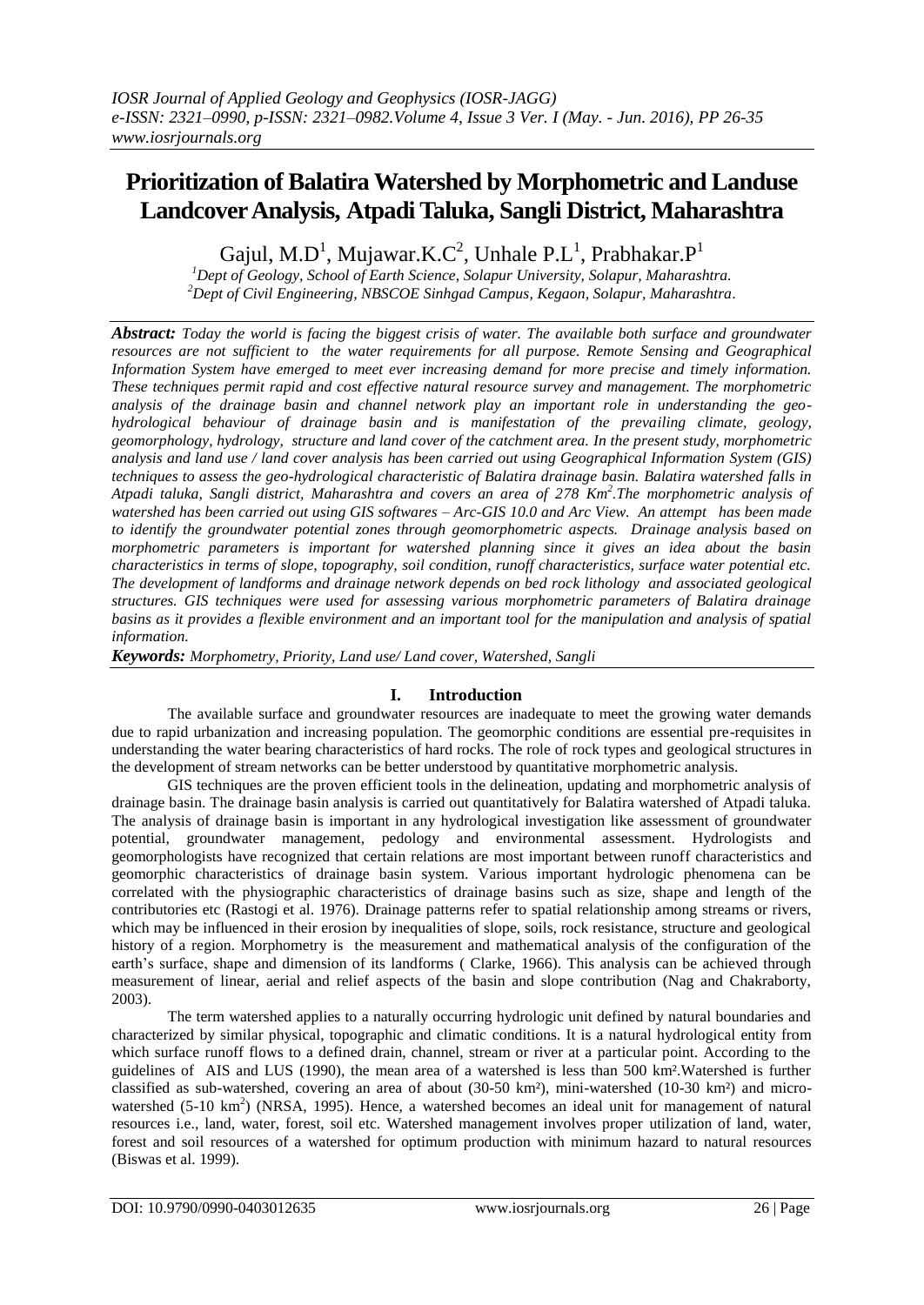## **II. Study Area**

The Balatira watershed covers an area of  $278 \text{ Km}^2$  in Atpadi taluka. It is towards north eastern part of Sangli district, Maharashtra and is shown in fig 1. It falls between North latitudes  $17^{\circ}$  18' and  $17^{\circ}$  28' and East longitudes  $74^{\circ}$  42' and  $75^{\circ}$  0' in the toposheet No. 47 K/11 and 47 K/15. Climatically, the region falls under the rain shadow region of Sahyadri mountains. The long term average rainfall is about 468 mm. The temperature in summer month goes up to  $42^{\circ}$ C and the minimum temperature is  $7^{\circ}$ C during winter. Topographically, the region has large diversified surface with an elevation between 540 m and 840 m above mean sea level. The study area is drained by Balatira river a tributary of Man river and the area comprise of volcanic rock of Deccan traps with alternating layers of compact massive basalt and vesicular amygdoloidal basalts formed during the Cretaceous-Eocene times. 'AA' and 'Pahoehoe' lava flows of varying thickness constitute the lithology of study area.



Fig 1: Location map of study area

# **III. Methodology And Results**

Entire study area has been delineated using Survey of India (SOI) topographical maps at 1:50,000 scale. The rectification of base map was followed by digitization of dendritic drainage pattern in Arc-GIS 10.0 software. The digitized map was edited and saved as line coverage in Arc view GIS platform. The Balatira watershed was further subdivided into 10 sub-watershed on the basis of direction of drainage flow, slope, relief, elevation and range in size from 14  $Km^2$  to 45  $Km^2$  as shown in fig 2. Based on the drainage order, the drainage channels were classified into different orders (Strahler, 1964). Basin parameters viz area, perimeter, basin length, stream length and stream order were calculated which were later used to calculate other parameter like bifurcation ratio, stream length ratio, stream frequency, drainage density, drainage texture, basin relief, relief ratio, elongation ratio, circularity ratio and form factor. Morphometric parameters under linear aspects, aerial and relief aspects of drainage basin are computed using standard methods and formulae ( Horton 1932, 1945, Smith 1954; Strahler, 1964; Mesa, 2006; Sreedevi et al , 2005). Detail data for the morphometric calculations are depicted in table no.1.

Land use/land cover mapping was carried out at sub-watershed level using IRS 1C LISS III False Colour Composite (FCC) of 2012. Visual interpretation of the IRS data led to the identification and delineation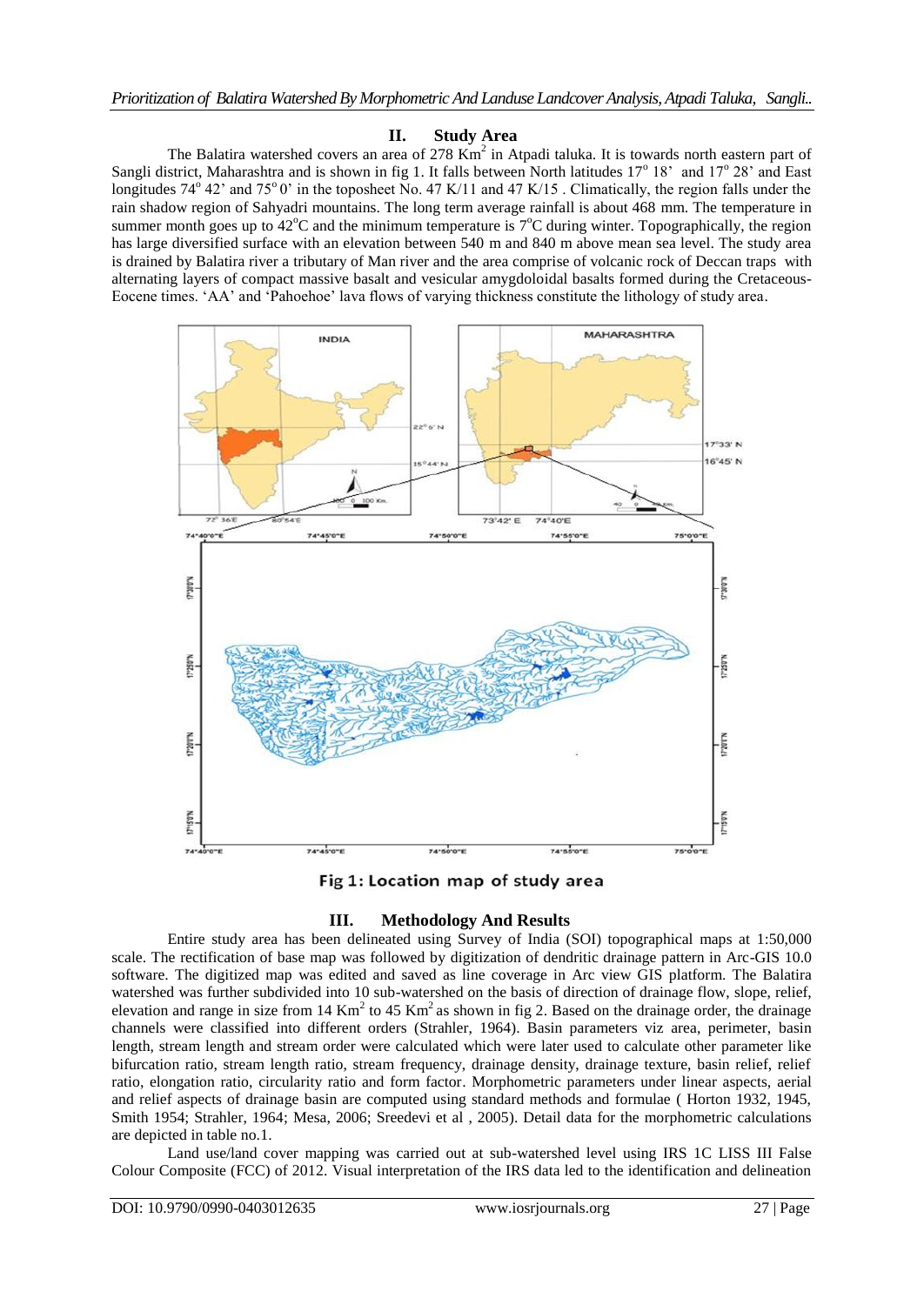of land use/land cover categories such as cultivated land, forest area, barren land, water body, built-up land etc. Figure 3 shows land use/land cover map of the study area derived from IRS data and the details of land use/land cover categories are presented in table no 2.



**Fig.2** Drainage Map Of Balatira Watershed with Sub-Watershed Boundaries

## **IV. Discussions**

The total drainage area of Balatira watershed is  $278 \text{ Km}^2$  and it is divided into 10 sub-basins for the analysis (fig. 2). The drainage pattern of the basin ranges from dendritic to sub-dendritic. Based on the drainage orders it has been classified as 7 sub basins of  $4<sup>th</sup>$  order, 2 sub basins of  $5<sup>th</sup>$  order and 1 sub basins of  $6<sup>th</sup>$  order basin to analyse linear, aerial and relief morphometric parameters as shown in table no.1. The variation in order and size of the sub watersheds is manifestation of topography, lithology and structural condition of the region.

# **V. Linear Aspects**

Comparison of the linear aspects such as stream order, stream number for various order, bifurcation ratio, mean stream length and stream length ratio are as follows:

- 1. Stream order- The Balatira river is sixth order stream covering an area of 278 Km<sup>2</sup>. The sub watershed SW1 and SW5 are having  $5<sup>th</sup>$  order streams covering an area of 45.3 and 33.5 Km<sup>2</sup> respectively. The subwatershed SW4 is having 6<sup>th</sup> order stream covering an area of 43.6 Km<sup>2</sup>. The sub-watershed SW2, SW3, SW6, SW7, SW8, SW9 and SW10 having  $4<sup>th</sup>$  order streams cover an area of 27.8, 20.5, 14.4, 24.4, 26.5, 21.0 and 20.7  $\text{Km}^2$  respectively.
- 2. Stream length- The stream length (Lu) has been computed based on the law proposed by Horton (1945) for all the 10 sub-watersheds (table no.1). Normally, the total length of stream segments is maximum in first order streams and decreases as the stream order increases. However, in case of SW1, SW 5 and SW7 subwatersheds the stream segments of various order show deviation from said condition. This change may indicate flowing of streams from high altitude, lithological variation and moderately steep slopes. Singh and Singh 1997 had similarly noticed in their work elsewhere.
- 3. Mean stream length (Lsm)- The mean stream length of a channel is a dimensional property and reveals the characteristic size of drainage network components and its contributing basin surfaces (Strahler, 1964). The mean stream length (Lsm) has been calculated by dividing the total stream length of all order by the total number of stream segments of all order. Table1 indicates that Lsm in the sub-watersheds ranges from 0.46 to 0.89 km. It is observed that Lsm values of SW2, SW3, SW5, SW8 and SW9 sub-water sheds indicate that Lsm of the given order is greater than that of the lower order and less than that of the next higher order in half of the sub-watershed except SW1, SW4, SW5, SW8 and SW9. This deviation is due to variation in slope and topography.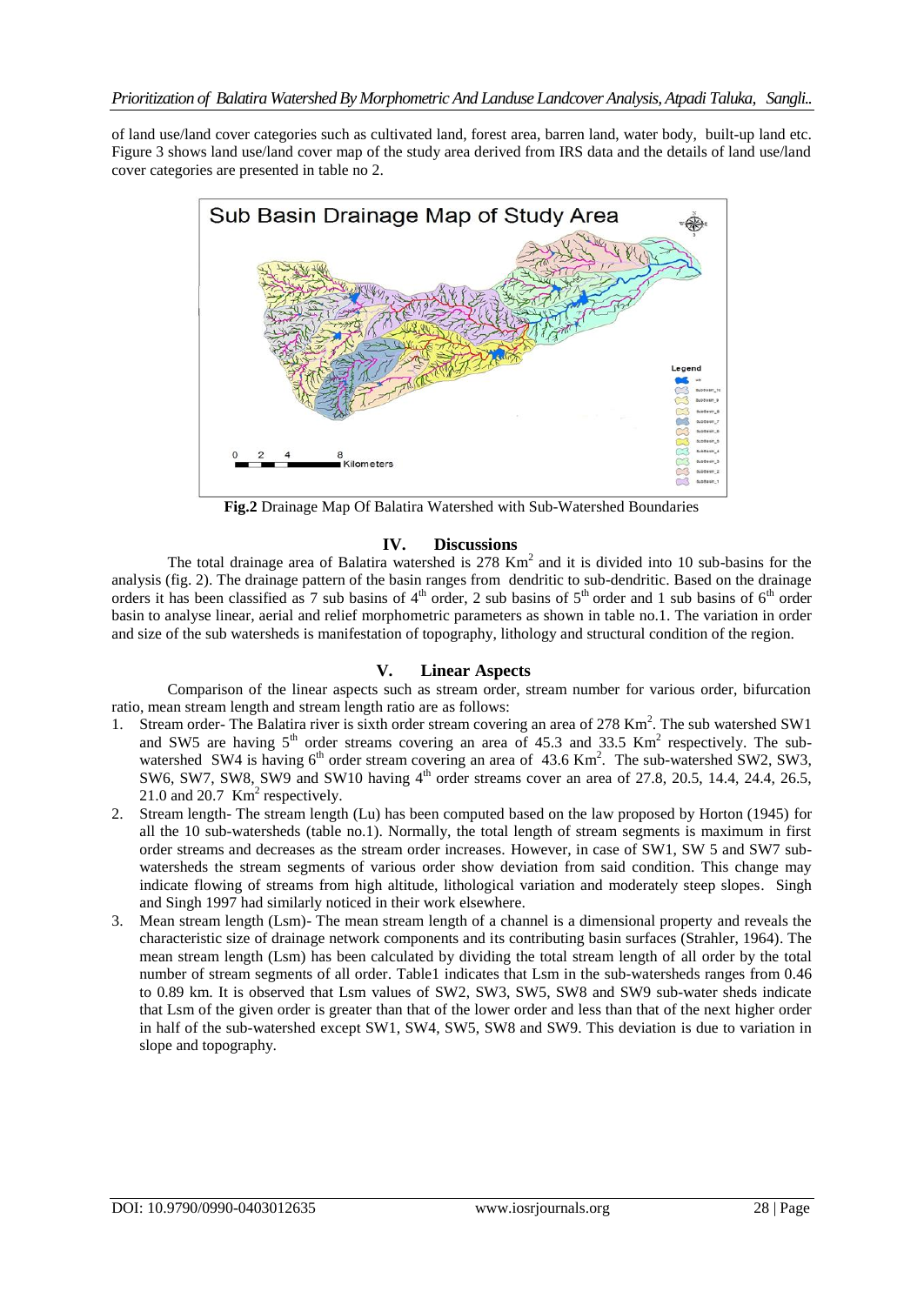| Sub Watershed            |               | SW I     | SW <sub>2</sub>       | SW3           | SW <sub>4</sub> | 1. Results of morphometric <i>i</i> that you for Dunanta Dasm.<br>SW5 | SW <sub>6</sub> | sw7      | SW <sub>8</sub> | SW 9  | SW 10        | Whole basin |
|--------------------------|---------------|----------|-----------------------|---------------|-----------------|-----------------------------------------------------------------------|-----------------|----------|-----------------|-------|--------------|-------------|
| Stream                   | 1             | 154      | 60                    | 64            | 71              | 127                                                                   | 31              | 103      | 136             | 128   | 126          | 1000        |
| number                   | 2             | 37       | 14                    | 13            | 13              | 31                                                                    | 8               | 20       | 31              | 31    | 31           | 229         |
|                          | 3             | 6        | 5                     | 2             | 4               | 4                                                                     | 3               | 4        | 10              | 8     | 12           | 58          |
|                          | 4             | I        | Γ                     | Γ             |                 | Γ                                                                     | 1               | Γ        | 2               | 2     | Γ            | π           |
|                          | 5             | I        |                       |               |                 | 2                                                                     | ٠               | ÷        | Ξ               | Ξ     | ÷            | з           |
|                          | 6             |          |                       |               |                 |                                                                       | ä,              |          | $\mathbf{r}$    | ä,    | ä,           | 2           |
| Stream length            | т             | 80.63    | 38.05                 | 33.47         | 38.39           | 68.89                                                                 | 15.55           | 48.74    | 51.18           | 47.92 | 47.83        | 470.65      |
|                          | 2             | 35.5     | 10.55                 | 12.55         | 10.73           | 17.9                                                                  | 7.33            | 15.17    | 16.74           | 15.51 | 14.57        | 156.55      |
|                          | 3             | 6.421    | 7.49                  | 4.69          | 15.99           | 8.61                                                                  | 4.46            | 6        | 12.59           | 10.19 | 7.39         | 83.831      |
|                          | 4             | 3.13     | 7.97                  | 5.16          | ÷               | 1.15                                                                  | 3.46            | 8.15     | 8.21            | 4.86  | 7.64         | 49.73       |
|                          | 5             | 14.225   | $\tilde{\phantom{a}}$ |               |                 | 11.64                                                                 | ٠               | ÷        | ÷.              | ÷     | ä,           | 25.865      |
|                          | 6             |          |                       | ä,            | 15.11           |                                                                       |                 |          |                 | ä,    |              | 15.11       |
| Stream length            | Ш             | 0.44     | 0.277                 | 0.375         | 0.279           | 0.259                                                                 | 0.471           | 0.311    | 0.327           | 0.323 | 0.304        | 0.33        |
|                          | шл            | 0.18     | 0.71                  | 0.373         | 1.49            | 0.48                                                                  | 0.609           | 0.395    | 0.752           | 0.657 | 0.507        | 0.54        |
| ratio                    | <b>IV/III</b> | 0.487    | 1.062                 | 1.1           | 0.945           | 0.133                                                                 | 0.774           | 1.356    | 0.652           | 0.477 | 1.032        | 0.59        |
|                          | <b>V/IV</b>   | 4.545    |                       |               |                 | 10.157                                                                |                 |          |                 |       |              | 0.52        |
|                          |               |          | 3.608                 | 2.666         |                 |                                                                       |                 | 3.21     | 3.057           | 3.089 | 3.281        | 3.01        |
| <b>Bifurcation</b>       | Ш             | 2.271    |                       |               | 3.578           | 3.848                                                                 | 2.121           |          |                 |       |              |             |
| ratio                    | ниш           | 5.529    | 1.406                 | 2.676         | 0.67            | 2.08                                                                  | 1.641           | 2.527    | 1.329           | 1.521 | 1.971        | 1.87        |
|                          | <b>HI/IV</b>  | 2.051    | 0.94                  | 0.908         | 1.058           | 7.51                                                                  | 1.29            | 0.737    | 1.533           | 2.095 | 0.968        | 1.69        |
|                          | <b>IV/V</b>   | 0.22     |                       |               |                 | 0.098                                                                 |                 |          |                 |       |              | 1.92        |
| Area (Km2)               |               | 45.28    | 27.79                 | $\bar{20.53}$ | $\bar{4}3.6$    | 33.47                                                                 | 14.36           | 24.42    | $\bar{26.45}$   | 20.97 | $\bar{20.7}$ | 278         |
| Perimeter (Km)           |               | 43.55    | 24.51                 | 22.51         | 41.81           | 36.66                                                                 | 18.39           | 22.89    | 28.46           | 20.65 | 20.98        | 91.87       |
| Mean bifurcation ratio   |               | 2.52     | 1.98                  | 2.08          | 1.77            | 3.38                                                                  | 1.68            | 2.16     | 1.97            | 2.24  | 2.07         | 3.41        |
| Mean stream length       |               | $_{0.7}$ | 0.8                   | 0.7           | 0.89            | 0.66                                                                  | 0.72            | 0.61     | 0.5             | 0.46  | 0.46         | 0.62        |
| ratio                    |               |          |                       |               |                 |                                                                       |                 |          |                 |       |              |             |
| Basin Length (Km)        |               | 13.49    | 10.16                 | 9.67          | 13.75           | 9.86                                                                  | 7.43            | 8.71     | 10.06           | 7.41  | 7.6          | 66.5        |
| Drainage density Dd      |               | 3.09     | 2.31                  | 2.72          | 1.84            | 3.23                                                                  | 2.15            | 3.2      | 3.35            | 3.74  | 3.74         | 2.88        |
| (Km/Km2)                 |               |          |                       |               |                 |                                                                       |                 |          |                 |       |              |             |
| Drainage texture (Dt)    |               | 4.57     | 3.26                  | 3.55          | 2.15            | 4.5                                                                   | 2.34            | 5.59     | 6.29            | 8.18  | 8.1          | 14.18       |
| Stream frequency (Fs)    |               | 4.39     | 2.88                  | 3.9           | 2.06            | 4.93                                                                  | 2.99            | 5.24     | 6.77            | 8.06  | 8.21         | 4.69        |
| Form Factor (Rf)         |               | 0.25     | 0.27                  | 0.22          | 0.23            | 0.34                                                                  | 0.26            | 0.32     | 0.26            | 0.38  | 0.36         | 0.06        |
| Circulatory ratio (Rc)   |               | 0.3      | 0.58                  | 0.51          | 0.31            | 0.31                                                                  | 0.53            | 0.59     | 0.41            | 0.62  | 0.59         | 0.41        |
| Elongation ratio (Rc)    |               | 0.56     | 0.67                  | 0.61          | 0.55            | 0.61                                                                  | 0.65            | $_{0.7}$ | 0.61            | 0.74  | 0.72         | 0.43        |
| Overland flow $(Lg)$     |               | 0.65     | 0.87                  | 0.73          | 1.09            | 0.62                                                                  | 0.93            | 0.63     | 0.6             | 0.53  | 0.53         | 0.69        |
| Infiltration number (If) |               | 13.58    | 6.64                  | 10.61         | 3.8             | 15.94                                                                 | 6.42            | 16.76    | 22.7            | 30.16 | 30.72        | 13.52       |
| Basin relief (r)         |               | 200      | 50                    | 80            | 70              | 200                                                                   | 100             | 100      | 150             | 100   | 150          | 310.00      |
| Relief ratio (Rr)        |               | 14.83    | 4.92                  | 8.27          | 5.09            | 20.28                                                                 | 13.46           | 11.48    | 14.91           | 13.5  | 19.74        | 4.66        |
| Channel gradient         |               | 9.44     | 3.13                  | 5.27          | 3.24            | 12.92                                                                 | 8.57            | 7.31     | 9.5             | 8.6   | 12.57        | 2.97        |
| Basin shape (Bs)         |               | 0.30     | 0.37                  | 0.47          | 0.32            | 0.29                                                                  | 0.52            | 0.36     | 0.38            | 0.35  | 0.37         | 0.24        |

**Table 1**. Results of Morphometric Analysis for Balatira Basin.

- 4. Stream length ratio (Rl)- Horton's law (1945) of stream length states that mean stream length segments of each of the successive orders of a basin tends to approximate a direct geometric series with stream length increasing towards higher order of streams. The RL between streams of different order in the study area reveals that there is a variation in RL in each sub-watershed (table no 1). This variation is due to changes in slope and topography. Sub-watershed numbered SW2, SW3, SW6 , SW7 and SW10 show an increasing trend in the length ratio from lower order to higher order indicating their mature geomorphic stage. However, the sub-watersheds SW1, SW4, SW5, SW8 and SW9 do not confirm the above condition and indicate their late youth stage of geomorphic development (Singh and Singh, 1997).
- 5. Bifurcation ratio (Rb)- The term bifurcation ratio (Rb) is defined as the ratio of the number of the stream segments of given order to the number of segments of the next higher order ( Schumn, 1956). Further, Strahler (1957) demonstrated that bifurcation ratio shows a small range of variation for different regions/ environment except where the powerful geological control dominates. If the bifurcation ratio is not same from one order to its next order, then these irregularities are dependent upon the geological and lithological development of the drainage basin (Strahler, 1964). In the study area mean bifurcation ratio (Rbm) varies from 1.68 to 3.38, lower values in SW6 suggest less structural disturbance, whereas higher value in SW5 indicates that it has structurally controlled drainage pattern.

# **VI. Aerial Aspects**

Different morphometric parameters such as drainage density, stream frequency, drainage texture, form factor, circulatory ratio, elongation ration and length of overland flow are presented in table no 1 and are discussed as below.

1. Drainage density (Dd)- Horton (1932), introduced the drainage density (Dd) which is an important indicator of the linear scale of landform elements in stream eroded topography. It is defined as the total length of streams of all orders per drainage area. Drainage density in all the sub-watersheds of Balatira watershed varies from 1.84 to 3.74 Km/Km<sup>2</sup>. The highest value of drainage density is recorded in SW 9 and SW10, whereas lowest drainage density is found in SW 4. High drainage density is the resultant of weak subsurface material , sparse vegetation and mountainous relief which is found in SW9 and SW10.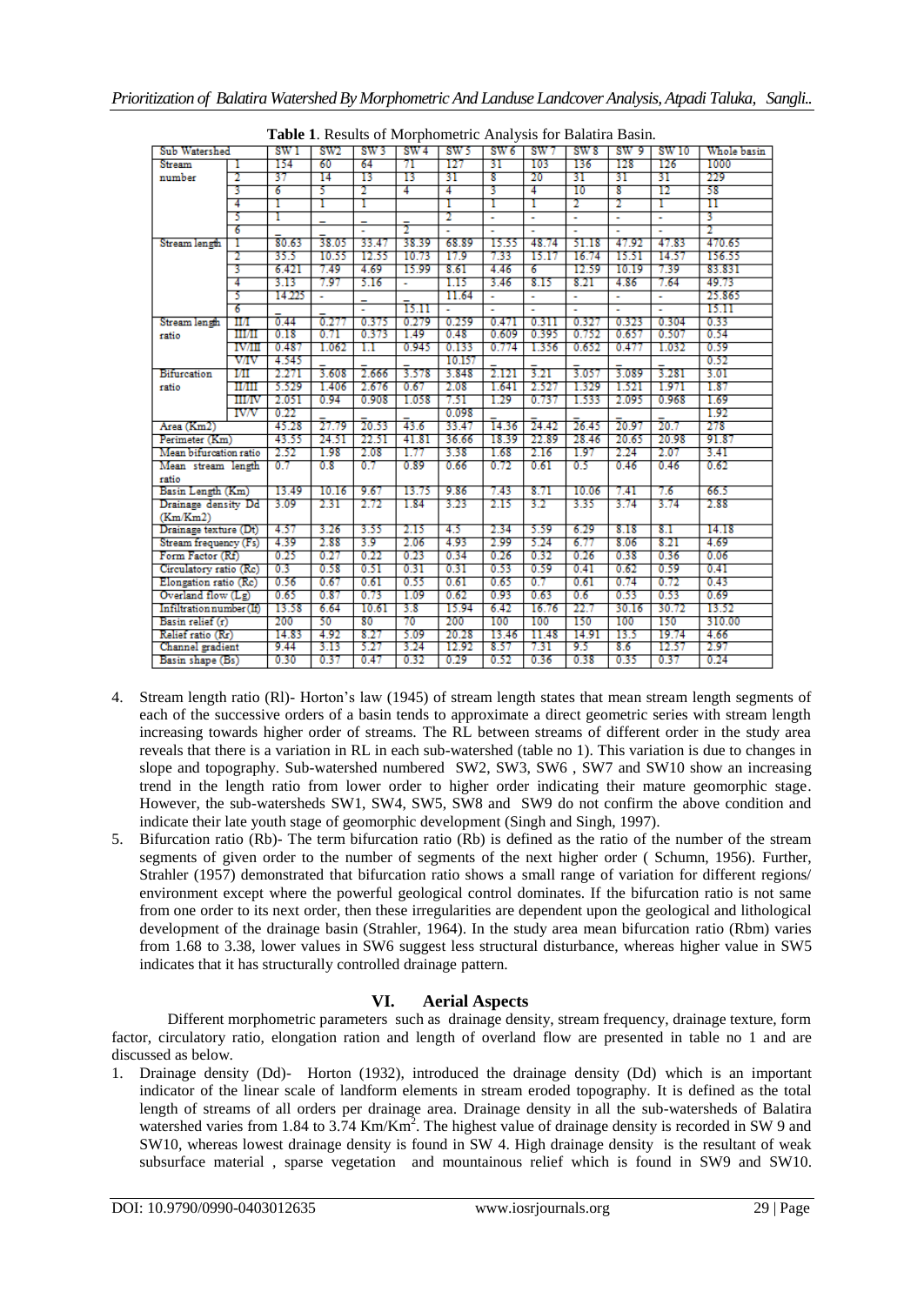Whereas, SW 4 have dense vegetation, low relief, low drainage density with permeable subsoil material.The rest of all the sub-watersheds lie in moderate drainage density category.

- 2. Stream frequency (Fs)- Stream frequency is expressed as the total number of stream segments of all orders per unit area. Reddy et al. (2004) stated that low values of stream frequency (Fs) indicate presence of a permeable subsurface material and low relief. Stream frequency values of the sub-watersheds vary from 2.06 (SW 4) to 8.21 (SW 10), suggests sub-watersheds having lower Fs values represents low relief and permeable sub surface material whereas, sub-watersheds with higher Fs values show resistant/low conducting subsurface material, sparse vegetation and high relief. It exhibits positive relation with drainage density in all sub watersheds suggesting an increase in stream population with respect to increase in drainage density. High value of drainage frequency in SW 9 and SW 10 produces more runoff in comparison to other.
- 3. Drainage texture ratio (T): According to Horton(1945) drainage texture is the total number of stream segments of all orders per perimeter of the area. Smith (1954) classified drainage density into five different classes of drainage texture i.e. <2 indicates very coarse, between 2 and 4 is coarse, between 4 and 6 is moderate, between 6 and 8 is fine and greater than 8 is very fine drainage texture. Drainage texture values of the sub-watersheds lie between 2.15 (SW 4 )and 8.18 (SW 9). SW2, SW3, SW4 and SW6 are coarse, SW1, SW5 and SW7 are moderate, SW 8 is fine and SW 9 and SW10 are very fine drainage texture. This indicate fine texture and area is under high relief and steep slopes. (table no 1)
- 4. Length of overland flow (Lg): This is one of the most important independent variables affecting hydrologic and physiographic development of drainage basins. The length of overland flow is approximately equal to the half of the reciprocal of drainage density ( Horton , 1945). This factor is related inversely to the average slope of the channel and is quiet synonymous with the length of sheet flow. The Lg values of subwatersheds are varying from 0.53 (SW 9 and SW10) to 1.09 (SW4). The values of Lg are higher in SW4 indicating low relief whereas the values of Lg are low in case of SW9 and SW10 indicating high relief. Overland flow significantly affects the infiltration or percolation through the soil.
- 5. Form Factor (Rf): According to Horton (1932), form factor may be defined, as the ratio of basin area to square of the basin length. Basins with high form factors experience larger peak flows for shorter duration, whereas elongated watersheds with low form factors experience lower peak flows for longer duration. In the study area Rf values have been found varying from 0.22 (SW 3) to 0.38 (SW9), suggesting that ten subwatersheds represent elongated shape with lower peak flows for longer duration. Whereas, SW9 and SW10 possess relatively higher Rf values suggesting more or less circular basins, which may generate higher peak flows for shorter duration.
- 6. Circulatory ratio (Rc)- Circulatory ratio is the ratio of the area of a basin to the area of circle having the same circumference as the perimeter of the basin (Miller, 1953). It is influenced by the length and frequency of streams, geological structures, land use /land cover, climate and slope of the basin. The Rc of sub-watersheds vary from 0.30 (SW1) to 0.62 (SW9). The sub watershed SW1, SW4, SW5 and SW8 with Rc less than 0.5 indicating that it is elongated, whereas the remaining sub watersheds SW2, SW3, SW6, SW7, SW9 and SW10 with greater than 0.5 values suggesting that they are more or less circular in shape and are characterised by the high to moderate relief and the drainage system were structurally controlled.
- 7. Elongation ratio (Re): Schumm (1956) defined elongation ratio (Re) as the ratio between the diameter of the circle of the same area as the drainage basin and the maximum length of the basin. Values of Re generally vary from 0.6 to 1.0 over a wide variety of climatic and geologic conditions. Re values close to unity correspond typically to regions of low relief, whereas values in the range  $0.6 - 0.8$  are usually associated with high relief and steep ground slope (Strahler, 1964). These values can be grouped into three categories namely (a) circular  $(>0.9)$ , (b) oval  $(0.9-0.8)$ , (c) less elongated  $(<0.7)$ . The Re values in the study area range from 0.55 to 0.74. Thus all the sub-watersheds of Balatira watershed are less oval to elongated in their shape.
- 8. Compactness constant: Compactness Coefficient (Cc) is used to express the relationship of a hydrologic basin to that of a circular basin having the same area as the hydrologic basin. A circular basin is the most susceptible from a drainage point of view because it will yield shortest time of concentration before peak flow occurs in the basin (Nooka Ratnam et al. 2005). The values of Cc in the study area vary from 3.13 (SW2) and 12.92 (SW5) showing wide variations across Balatira watersheds.
- 9. Infiltration Number (If):The infiltration number of a watershed is defined as the product of drainage density and stream frequency and gives an idea about the infiltration characteristics of the watershed. The higher the infiltration number, the lower will be the infiltration and the higher run-off. SW1, SW3, SW5, SW7, SW8, SW9 and SW10 show higher infiltration number. SW2, SW4 and SW 6 show lower infiltration number, higher will be infiltration and lower runoff.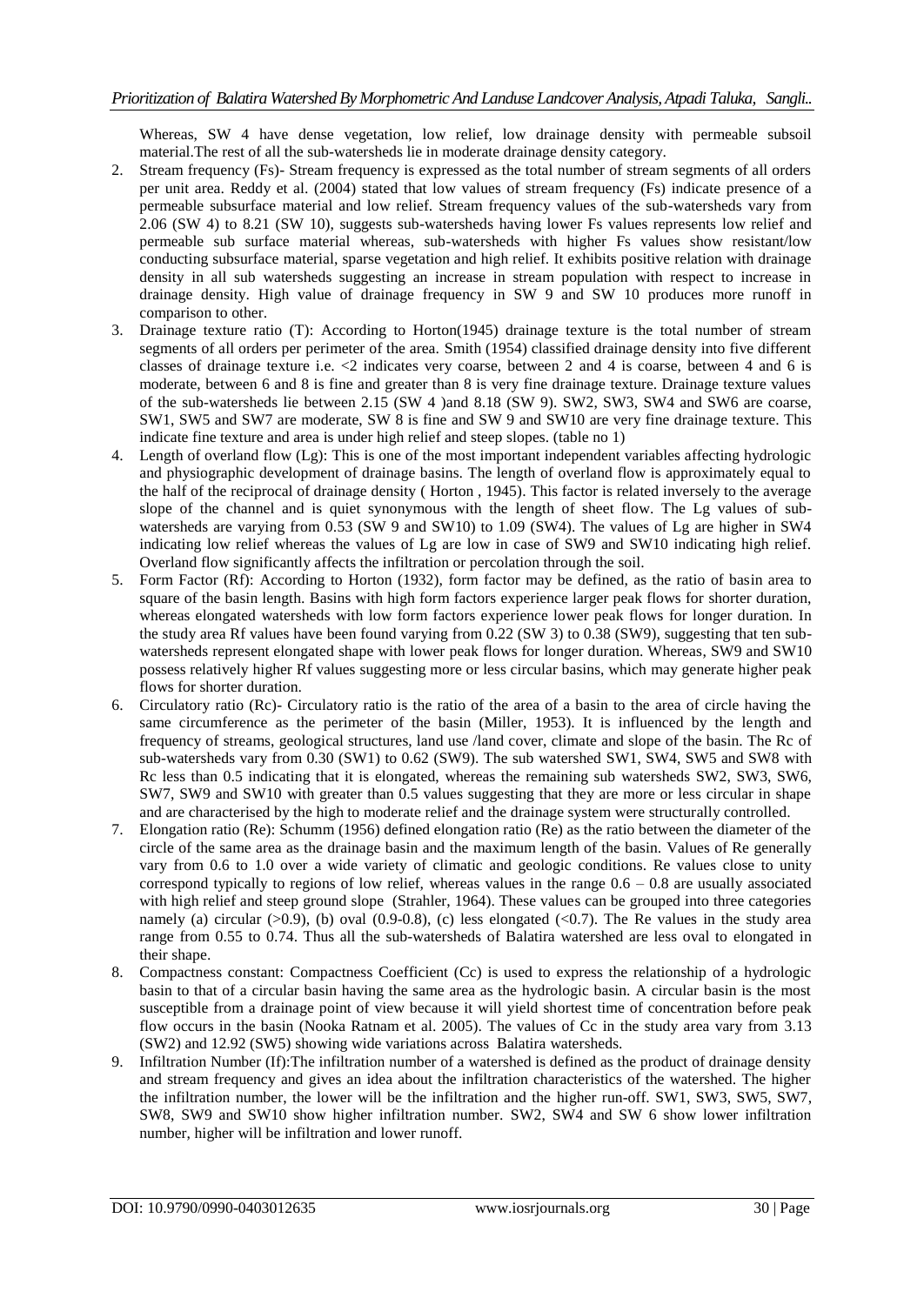# **VII. Relief Aspects**

The relief aspects of the drainage basins are significantly linked with the study of three dimensional features involving area, volume and altitude of vertical dimension of landforms to analyze different geohydrological characteristics. The important relief parameters that are related to the study have been analyzed and are shown in table no. 1.

- 1. Relief ratio (Rr): The elevation difference between the highest and lowest points on the valley floor of a sub-watershed is its total relief, whereas the ratio of maximum relief to horizontal distance along the longest dimension of the basin parallel to the principal drainage line is Relief Ratio (Rh) (Schunm, 1956). It measures the overall steepness of a drainage basin and is an indicator of intensity of erosional processes operating on the slopes of the basin. The areas with high relief and steep slope are characterized by high value of relief ratios. Low value of relief ratios are mainly due to the resistant basement rocks of the basin and low degree of slope (Mahadevaswamy et.al 2011). The Rh normally increases with decreasing drainage area and size of a given drainage basin (Gottschalk, 1964). The relief ratio ranges from is 4.92 (SW2) to 20.28 (SW5). Sub-watershed SW1, SW5, SW6, SW8, SW9 and SW10 shows high value of relief ratio and the rest of the sub-watersheds shows low value of relief ratio.
- 2. Basin shape (Bs): Basin shape is the ratio of the square of basin length (Lb) to the area of the basin (A). The Bs values of sub-watersheds indicates that SW1, SW4 and SW5 have weaker flood discharge periods, whereas SW2, SW3, SW6, SW7, SW8, SW9 and SW10 have sharp peak flood discharge.

## **VIII. Land Use/Land Cover Analysis**

Land use/land cover mapping was carried out at sub-watershed level using IRS 1C LISS III of 2012. Visual interpretation of the IRS data led to the identification and delineation of land use/land cover categories such as cultivated land, wasteland, water body, built-up land and forest area etc. Figure 3 shows land use/land cover map of the study area derived from IRS data and the details of landuse /land cover categories are presented in table no 2 for the ten sub-watersheds of Balatira watershed.

Various land use/land cover categories exhibit unique spectral image characteristics through their spectral signatures which are subsequently helpful for identification and delineation on the satellite data. The study area comprises land use/land cover categories such as cultivated land, wasteland, water body



**Fig.3.** Land Use/Land Cover Interpreted From IRS 1C LISS III Data Of 2011.

|                             | SW <sub>1</sub> | SW <sub>2</sub> | SW <sub>3</sub> | SW <sub>4</sub> | SW <sub>5</sub> | SW <sub>6</sub> | SW7     | SW <sub>8</sub> | SW <sub>9</sub> | SW10    |
|-----------------------------|-----------------|-----------------|-----------------|-----------------|-----------------|-----------------|---------|-----------------|-----------------|---------|
| Land<br>l and<br>and<br>use | Area/           | Area/           | Area/           | Area .          | Area/           | Area/           | Area/   | Area/           | Area .          | Area/   |
| cover category              | Area %          | Area %          | Area %          | Area %          | Area%           | Area %          | Area%   | Area%           | Area%           | Area%   |
| Cultivated land             | 22.998          | 16.964          | 13.508          | 27.767          | 13.01           | 10.34           | 15.90   | 18.63           | 1.32            | 12.88   |
|                             | (50.62)         | (60.87)         | (65.34)         | (64.3)          | (40.67)         | (75.58)         | (66.26) | (71.29)         | (54.78)         | (48.79) |
| Forest area                 | 3.99            | 0.37            |                 | 7.869           | 2.246           | 2.059           | 0.492   | 0.369           | 0.977           | -       |

DOI: 10.9790/0990-0403012635 www.iosrjournals.org 31 | Page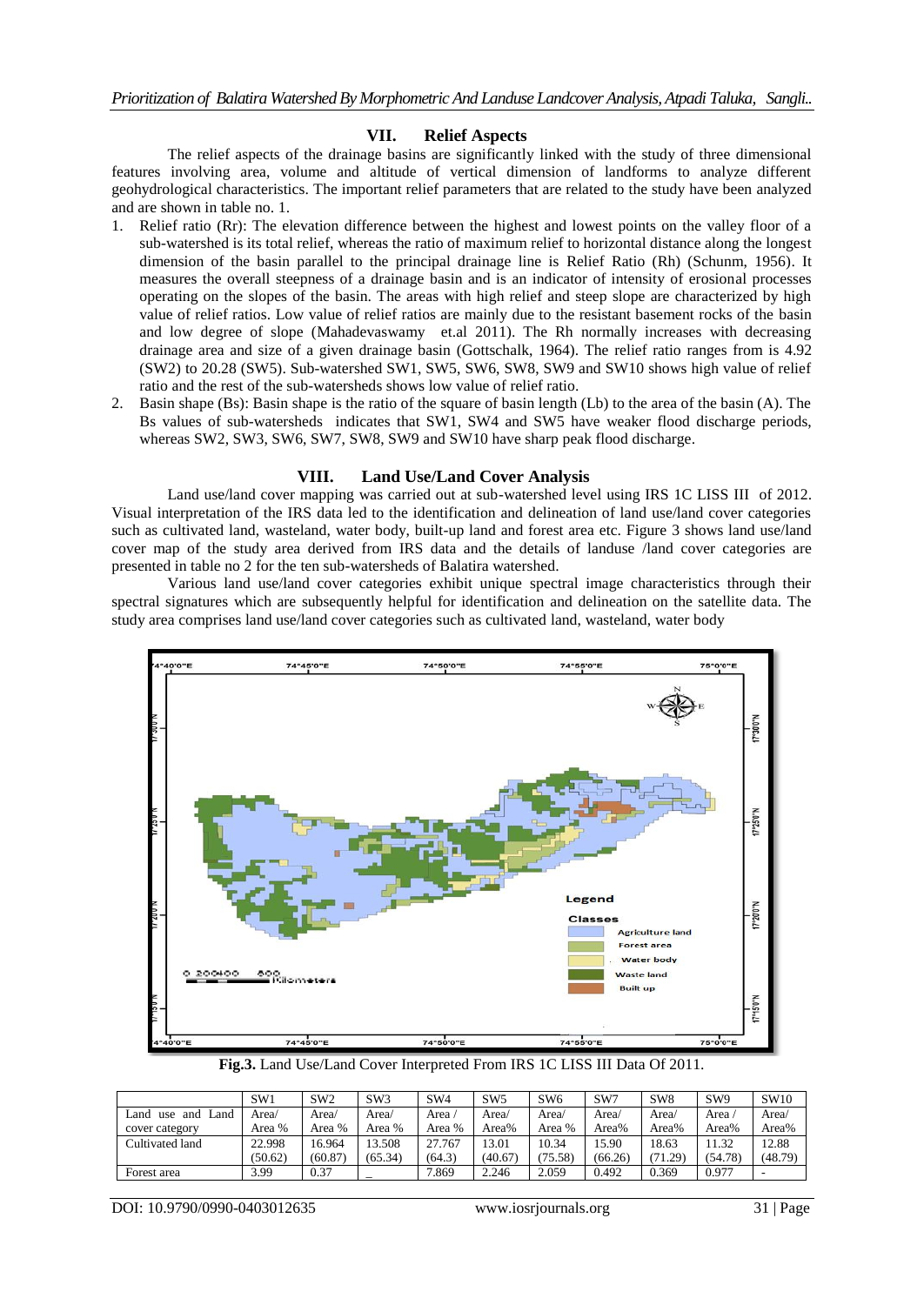|            | (8.79)   | (1.32)  |          | (18.22) | (7.02)  | (15.05) | (2.05)  | (1.42)  | (4.73)  | ۰       |
|------------|----------|---------|----------|---------|---------|---------|---------|---------|---------|---------|
| Waste land | 17.201   | 8.905   | 5.571    | 2.145   | 14.379  | 0.917   | 7.608   | 6.762   | 7.983   | 12.91   |
|            | (37.86)  | (31.95) | (27.0)   | (4.96)  | (44.95) | (6.69)  | (31.69) | (25.87) | (38.63) | (48.33) |
| Builtup    | 0.182    | 1.342   | 0.915    | 1.272   |         | 0.367   |         |         |         |         |
|            | (0.5)    | (4.81)  | (4.42)   | (2.94)  |         | (2.68)  |         |         |         |         |
| Water body | 1.052    | 0.287   | 0.68     | 4.128   | 2.354   |         |         | 0.373   | 0.383   | 0.603   |
|            | (2.32)   | (1.03)  | (3.3)    | (9.56)  | (7.36)  |         |         | (1.42)  | (1.85)  | (2.88)  |
| Total      | 45.43    | 27.868  | 20.674   | 43.181  | 31.989  | 13.687  | 24.007  | 26.135  | 20.665  | 26.396  |
|            | (100.09) | (99.98) | (100.06) | (99.98) | (100)   | 100)    | (100)   | (100)   | (99.99) | (100)   |

**Table 2.** Landuse/Landcover Analysis of the Balatira Watershed.

and built-up area. The land use/land cover categories which were taken into consideration for prioritization of sub-watersheds are described as follows:

#### **Cultivated Land**

Cultivated land may be defined as the land primarily used for farming and production of food, fibre, horticultural land and other commercial crops. Cultivated land, is the dominant land use category present in the study area and covers an area of 163.31  $\text{km}^2$ , i.e. 40.67% of the watershed area. The maximum area (75.58%) under cultivated land is reported from SW6, whereas minimum (40.67%) is reported from SW5. Higher percentage of cultivated land is reported in sub-watershed SW2, SW3, SW4, SW6, SW7 and SW8. The subwatershed with lower percentage of cultivated land has been given higher priority, whereas sub-watersheds having higher percentage of cultivated land are assigned lower priority.

Initially, the SOI topographic maps have been used for delineation of forest boundary. Based on standard visual interpretation, forest cover has been delineated which is the dominant land cover category comprising dense forest, open forest and open scrub. It is mostly confined to hill slopes and distributed in the western and southern parts of study area. The forest cover is reported from all the sub-watersheds and the highest area under forest is reported from SW4 and SW6 with 18.22% and 15.05% respectively, while lowest area is reported from SW2 with 1.32 %. The forest area is nil in sub-watersheds SW3 and SW10. Higher priority has been given to the sub-watersheds having low percentage of forest cover and vice versa.

#### **Wasteland**

Wasteland may be described as degraded land which is currently under unutilized. The land may be deteriorating due to lack of appropriate water and soil management or due to natural causes. It has been reported from the northern and north-western part of the Balatira watershed (Fig 3.). The extent of wasteland in subwatersheds varies from 0.92 Km<sup>2</sup> to 17.2 Km<sup>2</sup>. The maximum area (48.33%) under wasteland has been reported from SW10, whereas the minimum area is reported from SW4 (4.96 %). SW1, SW2, SW7, SW9 and SW10 shows higher percentage of waste land. Sub-watersheds having higher percentage of wasteland were given higher priority and vice versa.

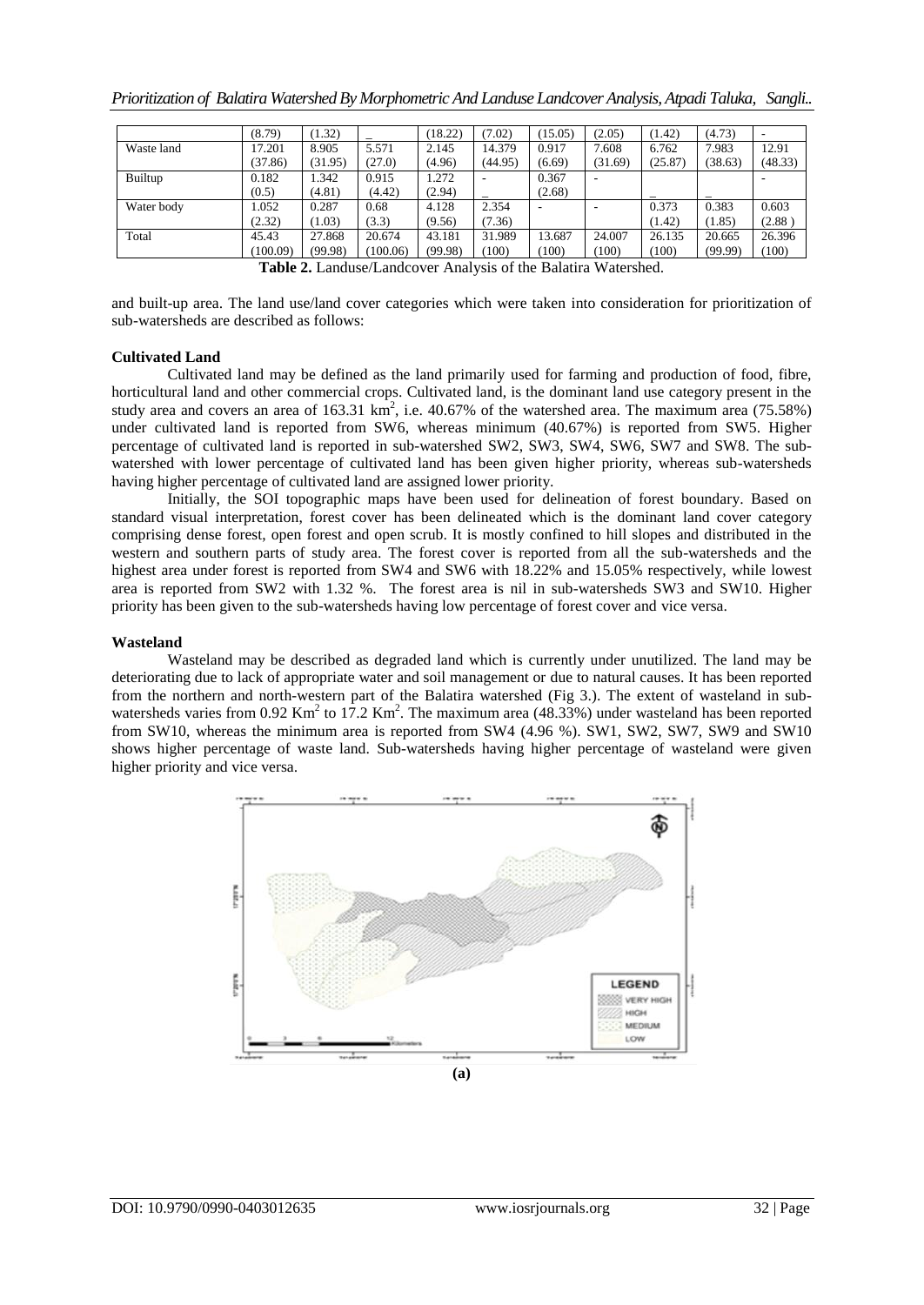

(b)<br>Fig.4. Priority of sub-watersheds based on (a) morphometric analysis. (b) land use/land cover analysis.

# **Prioritization of Sub-Watersheds On The Basis Of Morphometric Analysis:**

The linear parameters such as drainage density, stream frequency, mean bifurcation ratio, drainage texture and length of overland flow have a direct relationship with erodibility while shape parameters such as elongation ratio, circularity ratio, and form factor and basin shape have an inverse relationship with erodibility. Hence, priority of the watersheds has been carried out for giving highest priority/rank based on highest value in case of linear parameters and lowest value in case of shape parameters.

For prioritization of watersheds, in case of linear parameters, the highest value was given rating 1 and the lowest was given 2. The lowest was rated last in serial numbers. Whereas, for shape parameters, the lowest value was given rating 1 and the highest rating was given 2. After the rating has been assigned based on every single parameter, the rating value for both the watersheds were averaged as to arrive at a compound value (Cp). This compound value of the sub-watersheds was used to prioritize on the basis of their severity to erosion, hence the watershed which has lowest Cp value has been given priority one, next lowest has been allocated second priority (table no 3). The sub-watersheds were categorized as very high  $(3.6 - 4.2)$ , high  $(4.3 - 4.9)$ , medium (5.0) – 5.6) and low (5.7 –6.3) priority on the final compound value. Out of ten sub-watersheds SW1 fall in very high priority, SW3, SW4, and SW5 fall in high priority, SW2, SW7, SW8 and SW9 fall in medium priority, whereas SW6 and SW10 fall in low priority category (table no 3). Figure 4 shows priority of sub-watersheds based on morphometric parameters.

# **Prioritization of Sub-Watersheds On The Basis Of Landuse/Land Cover Analysis:**

Since agriculture is the dominant sector which has been used for prioritizing sub-watersheds (Biswas et al. 1999), livelihood of the local people is dependent; hence it was given a high priority. Decrease in natural vegetation is a sign of environmental degradation; hence vegetation is an important parameter for prioritization of watersheds. Wasteland and its reclamation is one of the important activities in watershed treatment, hence its extent needs to be taken into consideration for prioritization of watersheds. For prioritization of sub-watersheds, on the basis of land use/land cover categories viz., cultivated land, forest cover and wasteland were considered. As a general rule, high priority has been assigned to the sub-watersheds having higher percentage of wasteland or lower percentage of cultivated land and forest cover, whereas low priority has given to the sub-watersheds which have higher percentage of cultivated land and forest cover or lower percentage of wasteland. The rankings of individual land use category for each sub-watershed were averaged so as to arrive at compound value based on rankings. The sub-watersheds were categorized into four classes as very high  $(3.0-4.1)$ , high  $(4.2 - 5.3)$ , medium  $(5.4 - 6.5)$  and low  $(6.6 - 7.7)$  priority based on the final compound value. Out of 10 sub-watersheds SW2 and SW10 are falling in very high priority, SW1, SW3, SW5, SW7 and SW9 fall under high priority, SW6 and SW8 sub-watersheds indicate a medium priority, whereas SW4 fall under low priority category (table 2). Figure 4 shows priority of sub-watersheds based on land use/land cover analysis. The results obtained from morphometric and land use/ land cover analysis have been correlated to find out the common sub-watersheds falling under each priority. The correlation shows, only SW3, SW5 and SW8 being the common sub-watershed which falls under high and medium priority respectively based on morphometric as well as land use/cover analysis. The other sub-watersheds exhibit little correlation and differ in their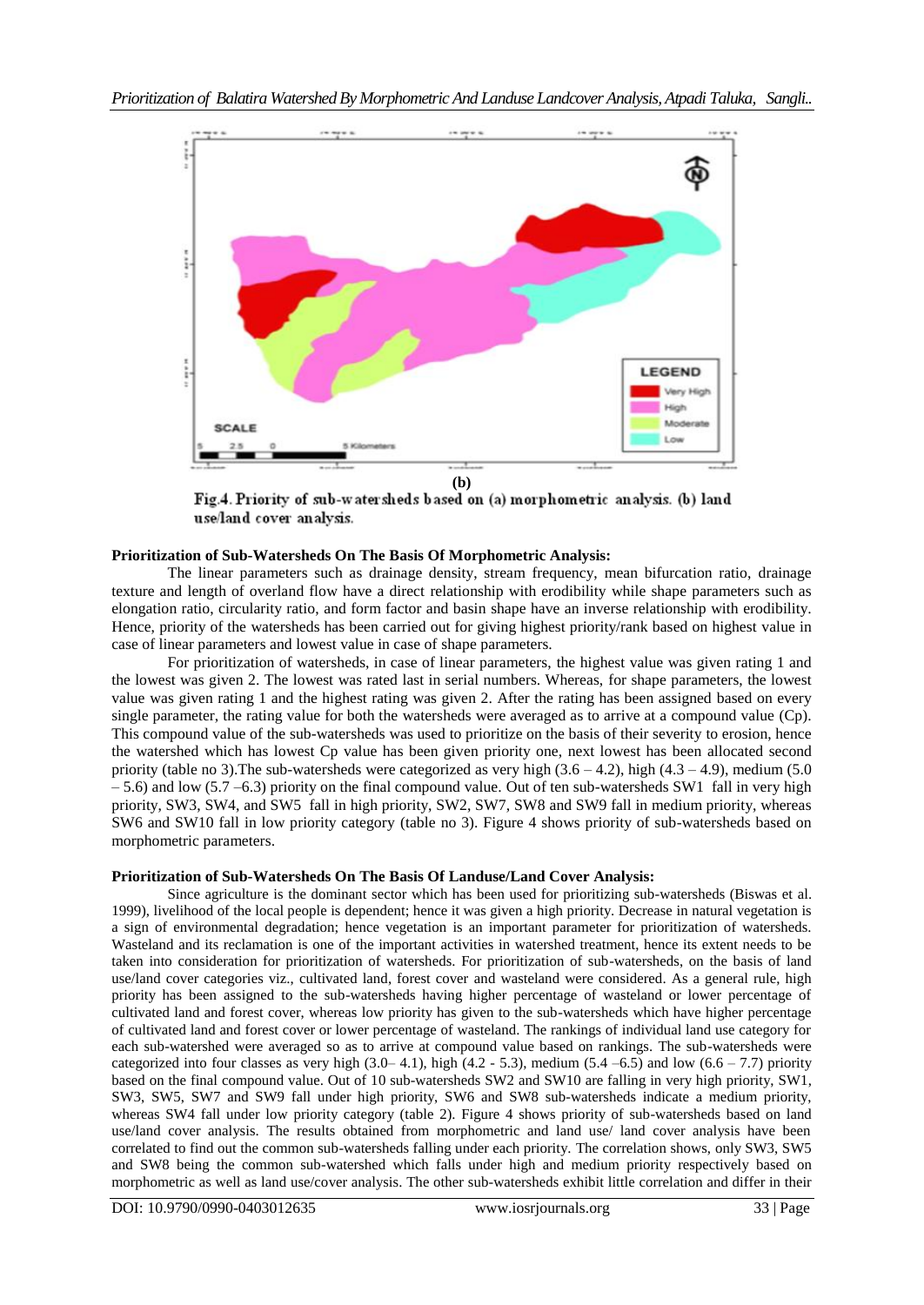priority under morphometric and landuse/land cover analysis (table 2). Figure 5 shows correlation of sub-watersheds based on integration of morphometric and land use/land cover parameters after both the themes are superimposed on GIS platform.



**Fig.5.** Priority of sub-watersheds based on superimposition of morphometric and land use/land cover parameters.

#### **IX. Conclusion**

In situation of consistent drought, watershed prioritization is considered as one of the most important aspects of planning and development for water conservation measures. The evolution of basin in terms of morphometric aspect and its net effect on land use land cover is beset with complicated scenario. Thus, prioritisation of watershed using GIS platform can help in micro level planning. The present study brings forth the integrated approach for developing a preliminary prioritization of sub-watersheds in Balatira watershed (BM 113).

Low infiltration and higher runoff are reflected in relief ratio of 14.28 and infiltration number of 13.58, drainage density of 3.09, drainage texture of 4.57, drainage frequency of 4.39 and overland flow of 0.65 for SW1. Further, the situation is manifested by more number of flows of massive basalts. These aspects have contributed greatly for morphometric priority in sub-basin SW1 evolution.

The land use land cover for SW2 are dominated by cultivated land of 60.87% and barren land of 31.95% and these classes have direct relationship with priority. While for SW10 the dominant classes are builtup land of 0% and waterbodies of 2.88% have negative relationship with priority. Thereby the compound parameter for the subwatershed SW2 and SW10 are 3 and 3.2, respectively. All the above statements are reflection of prioritisation on the basis of land use / land cover which reflection of water and soil resources.

In conflicting situation the common priority of morphometric and land use land cover analysis indicate SW3, SW5 and SW8. The SW3 and SW5 sub-watershed have higher prioritisation and sub-watershed 8 with medium prioritisation. Whereas, the rest of sub-watersheds show little or no correlation.

#### **Acknowledgement**

Authors are thankful to Prof. N.N. Maldar Hon.ble Vice Chancellor, Solapur University, Solapur for encouragement. Dr. D.D. Kulkarni , School of Earth Science, Solapur University, Solapur is thanked for fast forward support during the GIS application.

#### **References**

- [1]. Biswas, S., Sudhakar, S. and Desai, V.R. 1999: Prioritization of sub-watersheds based on morphometric analysis of drainage basin, district Midnapore, West Bengal. Jour. Indian Soc.Remote Sensing, v.27(3), pp.155-166.
- [2]. Chakraborti, A.K. 1991: Sediment Yield Prediction and Prioritization of Watersheds Using Remote Sensing. http:[//www.gisdevelopment.net/aars/acrs/1991/psq/ps003.shtml.](http://www.gisdevelopment.net/aars/acrs/1991/psq/ps003.shtml)
- [3]. Horton, R.E. 1932: Drainage basin characteristics. Trans. Amer. Geophys. Union, v.13, pp.350-361.
- [4]. Horton, R.E. 1945: Erosional development of streams and their drainage basins: Hydrophysical approach to quantitative morphology. Geol. Soc. Amer. Bull., v.56, pp.275-370.
- [5]. Javed, A., Khanday, M.Y. and Ahmad, R. 2009: Prioritization of sub-watersheds based on Morphometric and Land use analysis in Guna district (M.P.): A Remote Sensing and GIS Based Approach. Jour. Indian Soc. Remote Sensing, v.2(37), pp.261-274.
- [6]. Khan, M.A., Gupta, V.P. and Moharana, P.C. 2001: Watershed prioritization using remote sensing and geographical information system: a case study from Guhiya, India. Jour. Arid Environ., v.49, pp.465-475.
- [7]. Langbein, W.B. 1947: Topographic Characteristics of Drainage Basins. U.S. Geol. Surv*.* Water-Supply Paper, 986(C), pp.157-159.